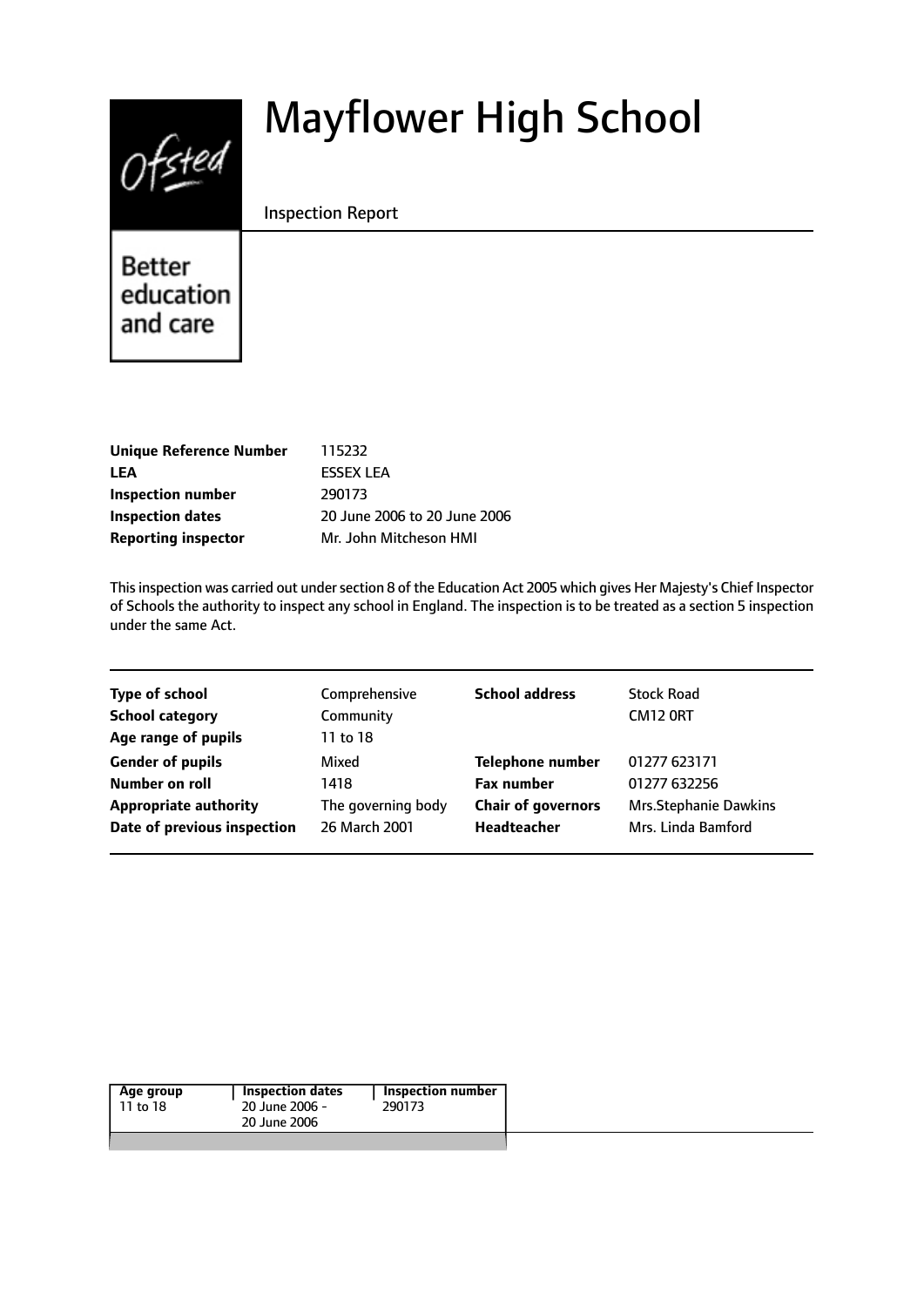© Crown copyright 2006

#### Website: www.ofsted.gov.uk

This document may be reproduced in whole or in part for non-commercial educational purposes, provided that the information quoted is reproduced without adaptation and the source and date of publication are stated.

Further copies of this report are obtainable from the school. Under the Education Act 2005, the school must provide a copy of this report free of charge to certain categories of people. A charge not exceeding the full cost of reproduction may be made for any other copies supplied.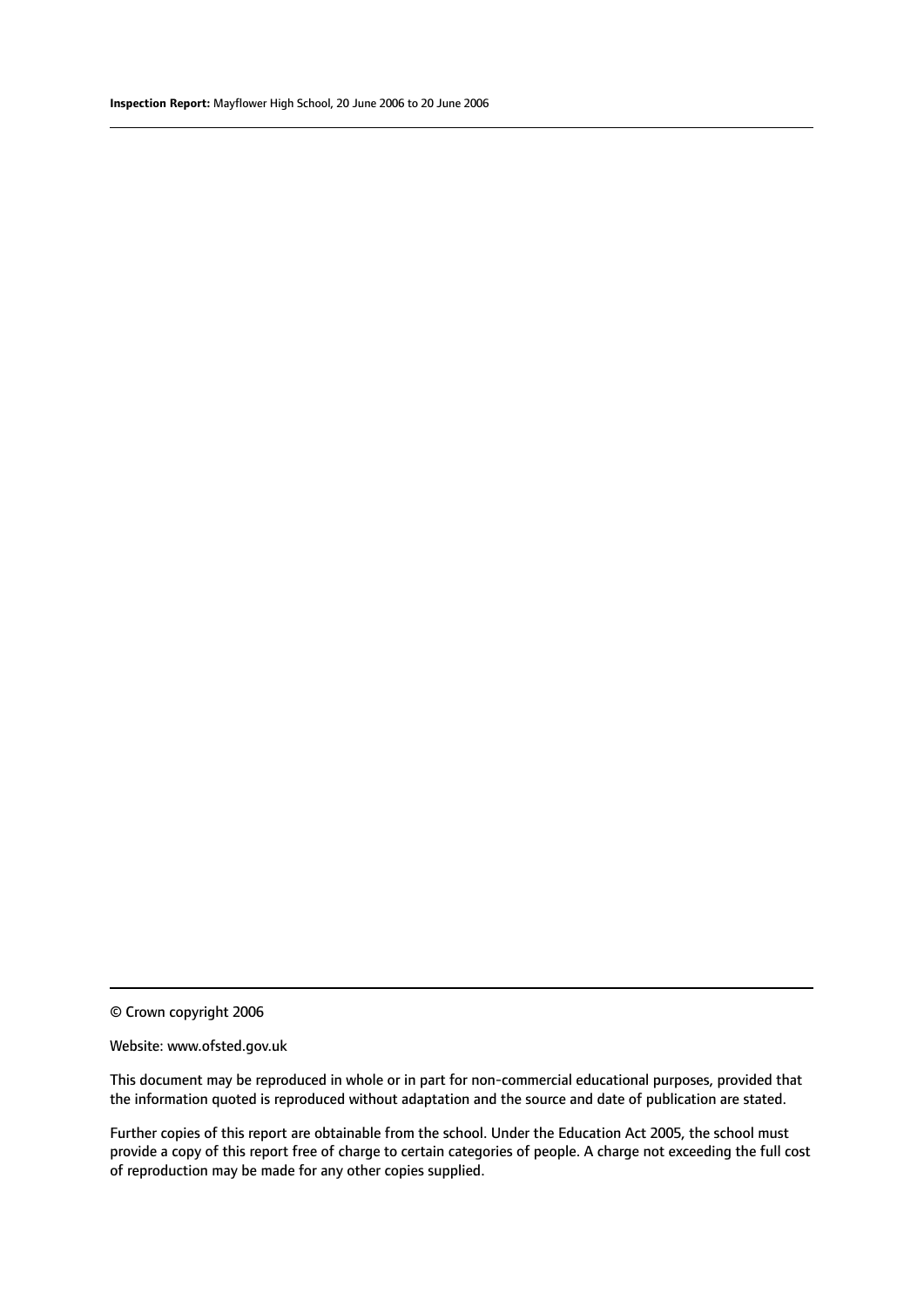# **Introduction**

The inspection was carried out by one of Her Majesty's Inspectors and an Additional Inspector. Inspectors met with the headteacher, senior managers, head of sixth form, heads of core subjects, 2 groups of students and the chair of governors. Inspectors conducted 4 paired observations, scrutinised documentation, students' work and 291 questionnaires returned by parents.

#### **Description of the school**

Mayflower High School is a large, mixed comprehensive school with 1418 students aged 11-18 serving the social and economically advantaged area of Billericay. Most students are White British, although there is a small proportion with minority ethnic backgrounds. The proportion of students eligible for a free school meal, with learning difficulties and disabilities, and those who have a statement of special educational need is below that found nationally. The school has a specialist centre for dyslexic children on site and has held specialist status in science and mathematics since 2003. Attainment on entry is above average.

# **Key for inspection grades**

| Grade 1 | Outstanding  |
|---------|--------------|
| Grade 2 | Good         |
| Grade 3 | Satisfactory |
| Grade 4 | Inadequate   |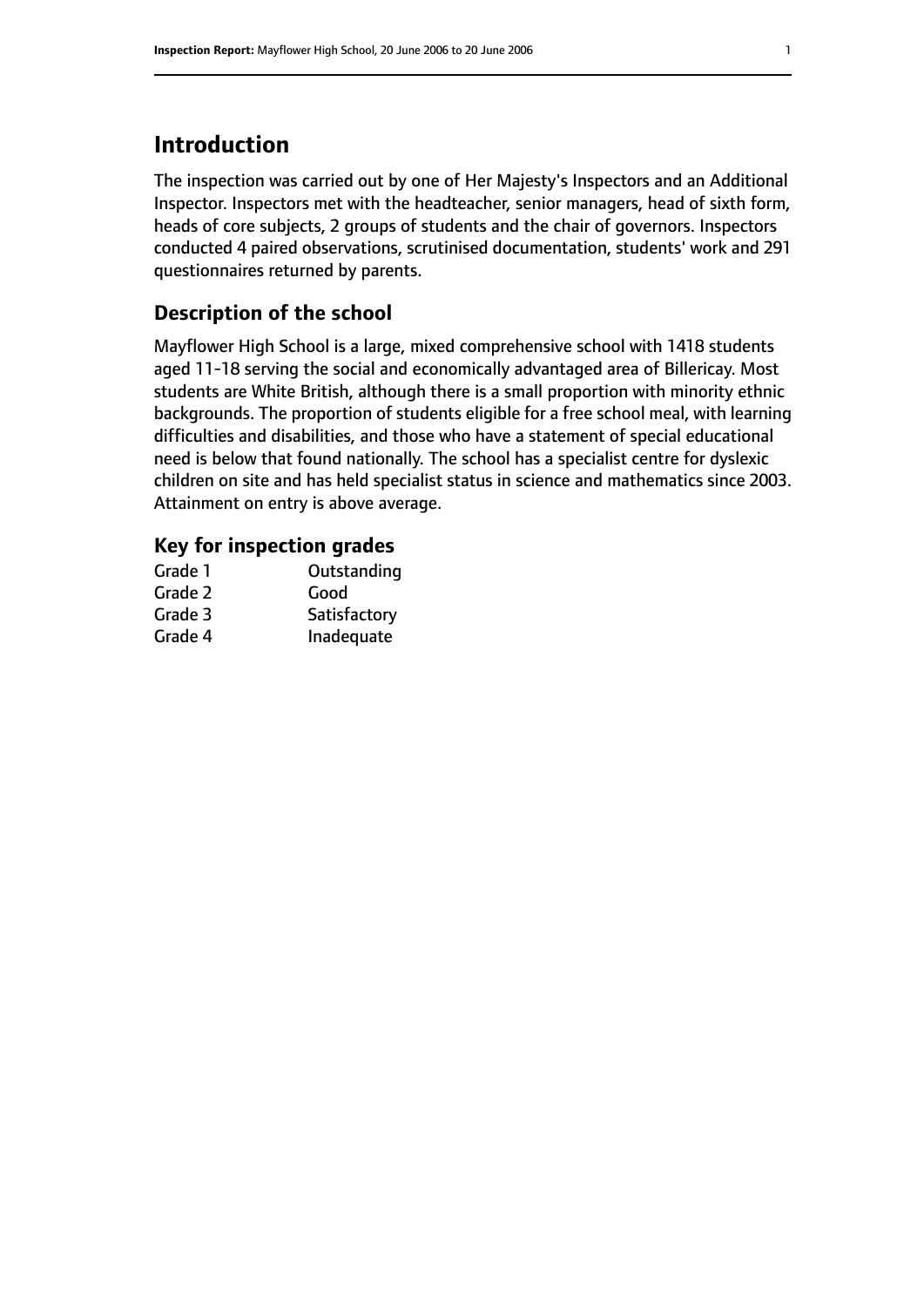# **Overall effectiveness of the school**

#### **Grade: 2**

Mayflower High School is a good school that strives to ensure all young people feel valued and respected. It has a well established, caring ethos in which students feel safe, healthy and want to do their very best. This is a popular, over-subscribed school that plays an active role in community life and is well supported by the vast majority of parents. Students' personal development and well being are real strengths of the school. Attendance is above average and excellent behaviour and attitudes result in very few students being excluded. Students enjoy school and wear their school uniform with pride. Parents report that, 'I have seen great improvements to my child's confidence and self-esteem', and another says, 'My child genuinely looks forward to going to school in the mornings with the knowledge that he has the support of all staff.' Standards are above what is expected nationally at the end of Key Stages 3 and 4. Results in national tests at the end of Year 9 have been above average for the past three years and in 2005, 57% of Year 11 students achieved five good pass grades including English and mathematics, which is quite a notable achievement. Students with a statement of special educational need achieve well as a direct result of the high quality care and support they receive. The school anticipatesit will meet the challenging targets it has set itself this year and maintain its consistently high standards. Progress is good overall; it is better Key Stage 4 than in Key Stage 3. Results in recent tests at the end of Year 9 show that a small proportion of more able students did not achieve as well as they could have. However, the school has taken decisive action to address this by making more regular checks of how well students are doing and providing additional support to those who need it. The school's own data indicates more students will achieve their potential in this year's tests and examinations, and students report that they feel teachers give them good information on how well they are doing. Assessment has improved, but a common system for tracking all students' progress acrossthe school would help to raise achievement further. Students are well organised, eager to learn and willing to take on extra responsibilities such as prefect, counsellor or member of the school council. The role of prefect is particularly well-developed; the prefects supervise other students' behaviour and monitor their uniform which adds considerably to the respectful, caring ethos of the school. Pupils speak highly of the opportunities to participate in sport, music and performing arts before, during and after school. They feel that school is a safe place to be; if students have concerns they can approach any teacher or older student for help. All necessary procedures to ensure vulnerable children are protected are in place. Teaching and learning are at least satisfactory and often good; there are very few ineffective lessons. Not all teachers' planning matches work to the needs of all learners, or sets meaningful targets to help students improve. Good quality classrooms, particularly the refurbished science laboratories enhance student learning, but there is scope to make more effective use of information and communication technology (ICT) in most subjects. The curriculum offers a good range of courses which is planned more effectively in Key Stage 4. The strengths of this system are to be extended into Key stage 3 this year to raise achievement further by ensuring the interests and abilities of all students are met. The care, guidance and support provided for students with learning difficulties and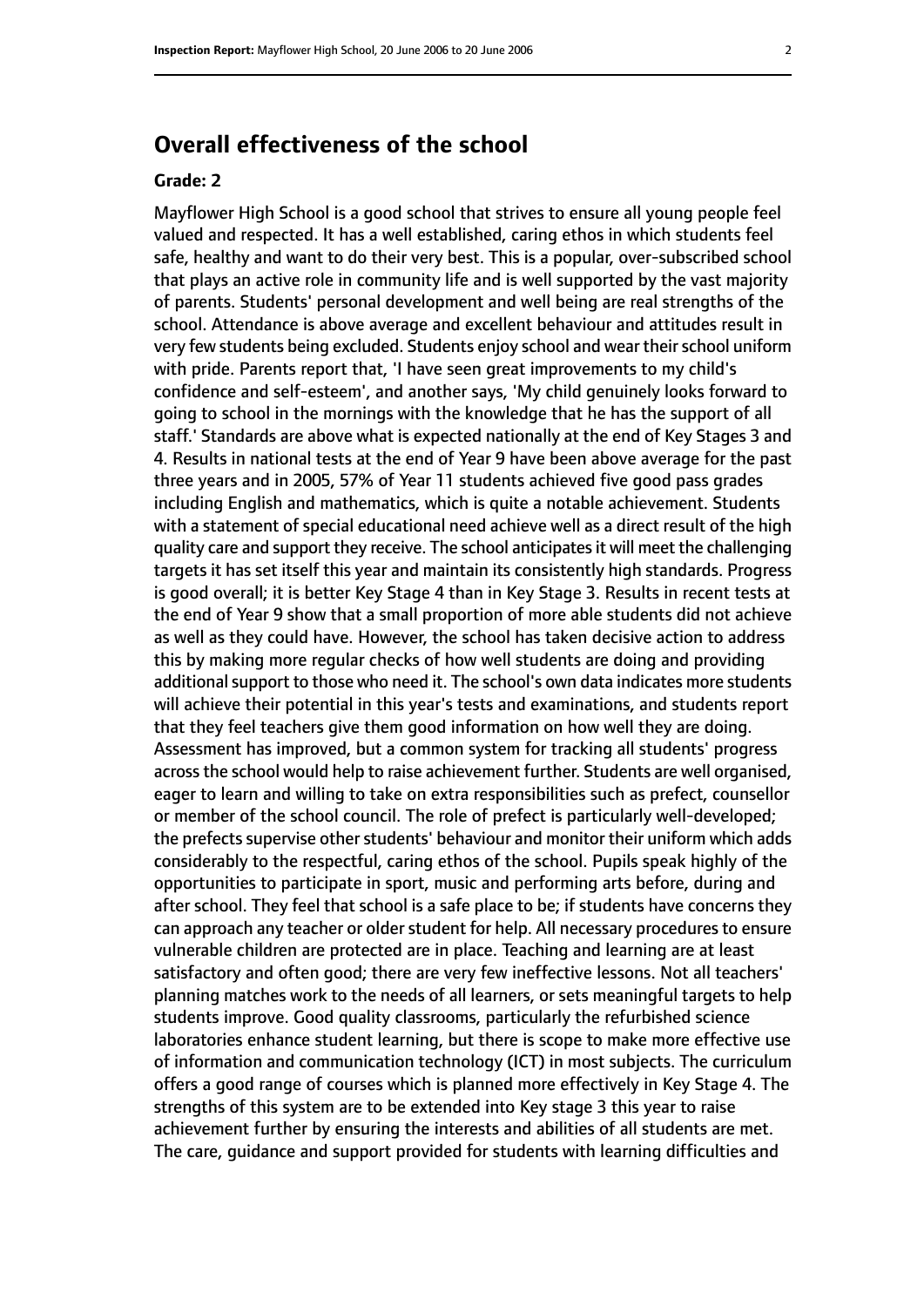disabilities is a strength of the school. They benefit from coordinated additional support in lessons and one to one support from teachers and learning assistants. One parent reported that, 'The support my son receives from the special needs department is excellent, liaison between us is very good and with their help he is making continued good progress within a mainstream environment'. The specialist dyslexia unit provides high quality support for a small number of students of all ages from within and outside the school's catchment area. The headteacher provides outstanding strategic leadership and displays a clear understanding of the strengths and weaknesses of the school. She has empowered others to lead by example, and developed a leadership team that has good capacity to make further improvements. In return, senior leaders and middle managers have adopted a corporate responsibility for raising achievement. However, students' progress has not been checked well enough and this is an area for development. Governors are actively involved in monitoring the school's performance and regularly invite senior managers and subject leaders to report how well their subjects are doing.

#### **Effectiveness and efficiency of the sixth form**

#### **Grade: 3**

The sixth form is satisfactory. Standards have been higher in recent years but efforts to attract a wider range of students into the sixth form have led to some studying courses that have not matched their prior achievements and consequently, high standards have not been maintained. Improved leadership and management are providing better guidance on suitable pathways for prospective students. This includes work related courses, re-sits of GCSE examinations and the extension of key skills in literacy, numeracy and ICT. Students have their own dedicated social facilities; they enjoy good relations with their teachers and act as role models for the rest of the school. Most take part in timetabled recreation and engage in fund-raising activities with the local community.

# **Achievement and standards**

#### **Grade: 2**

#### **Grade for sixth form: 3**

Overall, students make satisfactory progress and achieve good results. At Key Stage 3, the results of national tests in English mathematics and science have been better than the national average for the past three years. In Years 10 and 11 most students make rapid progress but last year a small proportion of more able students capable of achieving pass grades in GCSE English and mathematics did not do so. Results in GCSE examinations are consistently higher than the national average. More than half the number of Year 11 students achieved at least five good pass grades including English and mathematics in last year's examinations.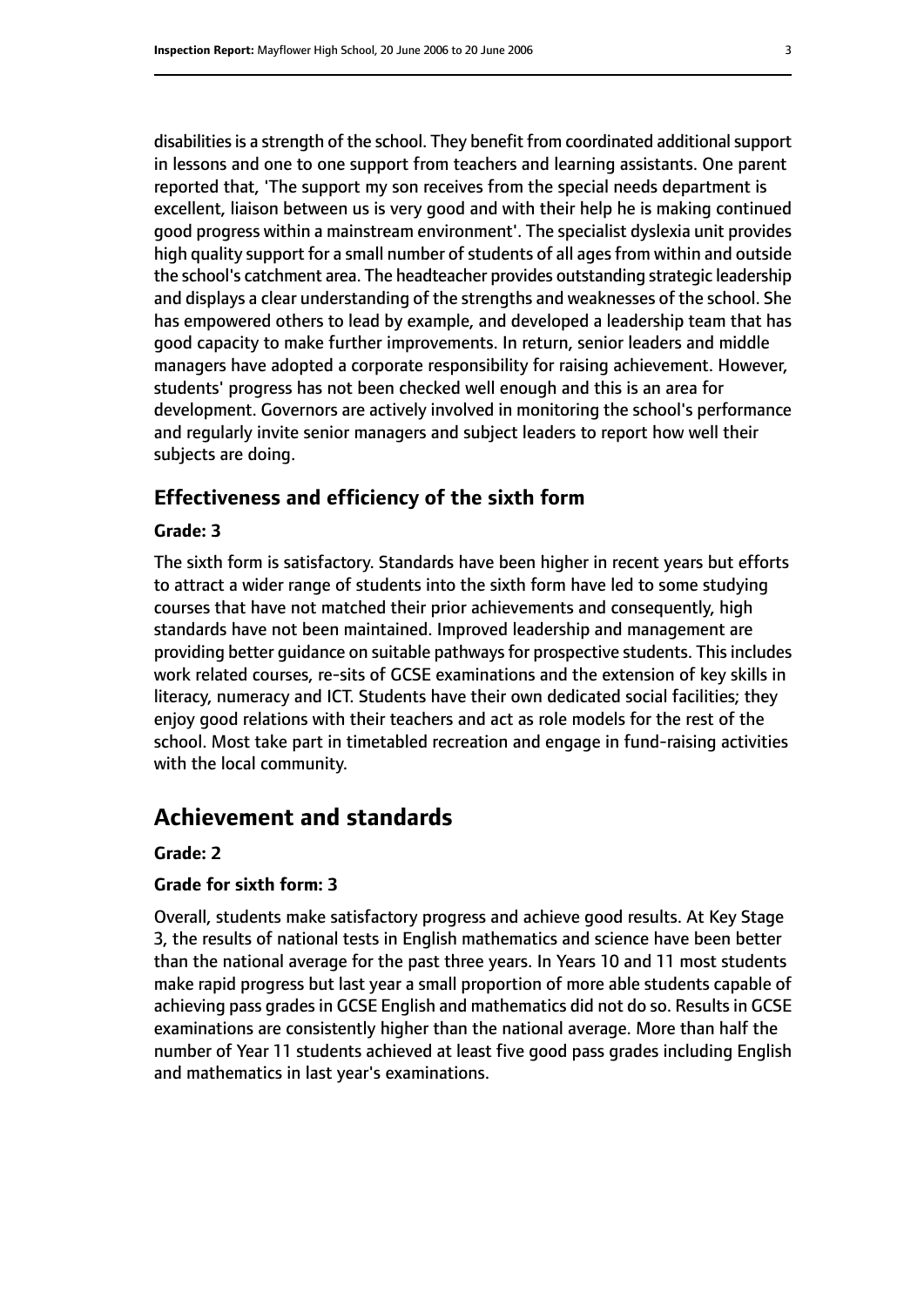#### **Personal development and well-being**

#### **Grade: 1**

Personal development and well being are outstanding features of the school. Students told inspectors that the school is a very safe place to be, bullying is rare and the support provided by student counsellors is exemplary. Students are proud to play in sports teams, act as prefects and represent others' views on the school council. They feel their views are listened too and valued by staff. Students are extremely well behaved, polite, welcoming and eager to comment on school life. Students' spiritual, moral and cultural education is reinforced well through year group assemblies and tutorials. Assemblies in particular provide excellent opportunities for communal prayer and time to reflect and consider the welfare of others. Charitable work is an integral feature of the school and all students participate in fund-raising. They enjoy healthy food at lunchtimes, have easy access to water around school and participate in many different sports and pastimes during lunch and after school. All students can gain an accredited award in physical education and sport.

# **Quality of provision**

#### **Teaching and learning**

**Grade: 2**

#### **Grade for sixth form: 3**

Teaching and learning are good overall, reflected in the mostly good progress made by pupils throughout the school. The lessons observed by inspectors were satisfactory with some strengths and confirmed the school's view that the quality is rising and that the proportion of good or better teaching far outweighs any shortcomings. Relationships between staff and students are very positive, behaviour is excellent and students apply themselves well in group work and independent study. Marking of students' books provides them with good advice on how to improve but this is not yet consistent in all subjects. Students comment favourably about those teachers who plan lots of different ways of learning and make lessons enjoyable.

#### **Curriculum and other activities**

#### **Grade: 2**

#### **Grade for sixth form: 3**

Curriculum provision is good; alongside their main subject options all students gain a qualification in religious studies, physical education and ICT. Many more able students study in excess of 10 subjects at GCSE level. Over the past few years the school has focused on improving GCSE results by guiding Key Stage 4 students into curriculum 'pathways' that match their abilities and interests and equip them with the skills they need to move into the sixth form or the world of work. This has had a marked impact on raising achievement and therefore, the school is planning to extend this initiative into Key Stage 3 so that all learners can achieve their very best.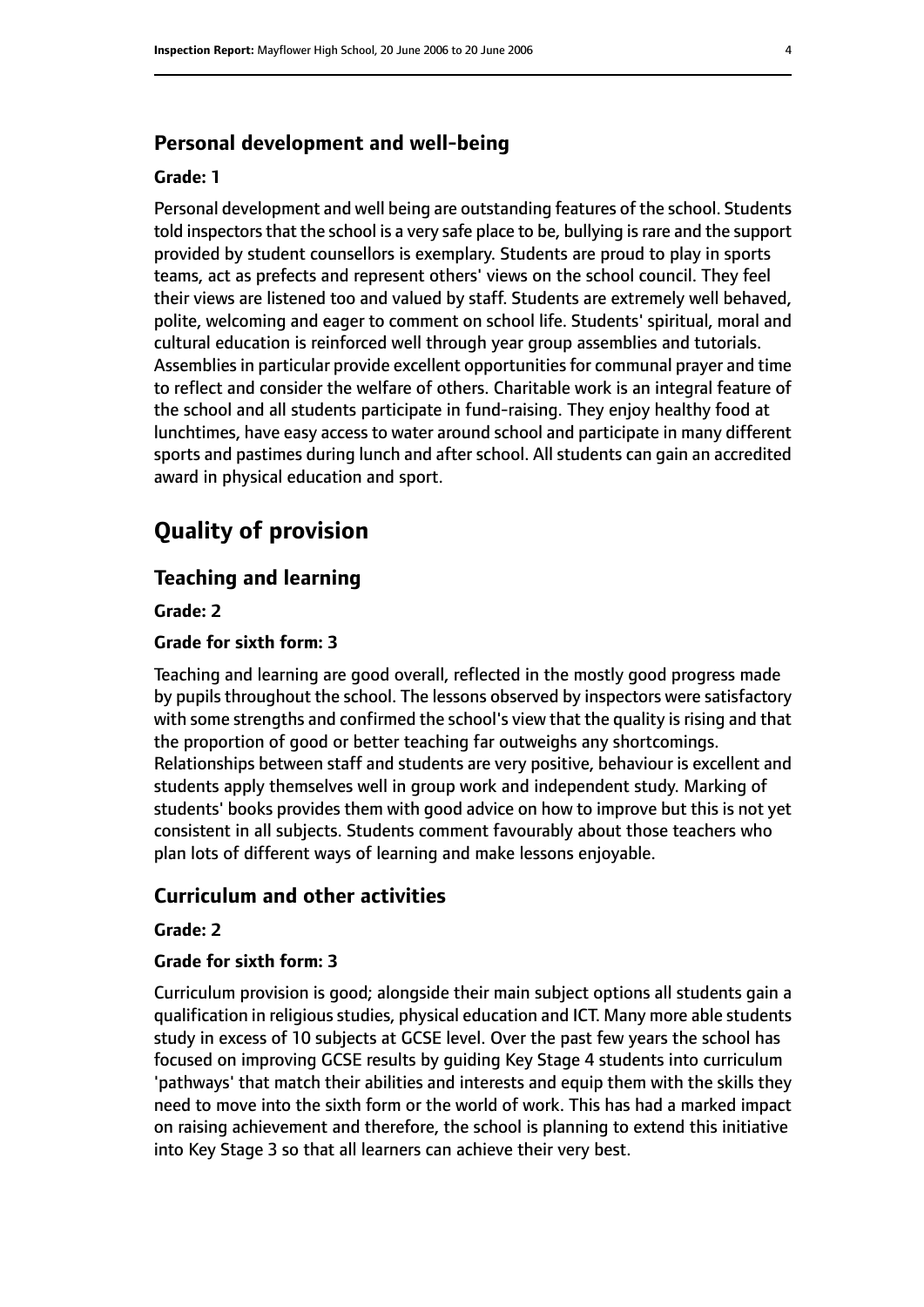#### **Care, guidance and support**

#### **Grade: 2**

Students receive high quality care and support from all staff, and as a result the vast majority thoroughly enjoy school. A significant number of students act as counsellors to support younger students who may have concerns, helping them to settle in when they arrive in Year 7. Pastoral leaders and form tutors now monitor students' progress. Guidance should be coordinated more effectively so all students know exactly how well they are doing and senior managers know exactly who is doing well and who may be at risk of under-achieving.

### **Leadership and management**

#### **Grade: 2**

#### **Grade for sixth form: 3**

Self evaluation judges leadership and management to be outstanding but inspectors do not agree and feel it is good overall. This is because whilst the school has made good progress since the previous inspection and continues to achieve high standards, students' progress has not been monitored as effectively as it could be. Partnership working with a range of other schools and organisations has a positive impact on both students and staff. A teaching and learning group consisting of senior managers, teachers and governors is helping to improving the quality of teaching and learning and improve the delivery, monitoring and overall effectiveness of the curriculum for students of all ages.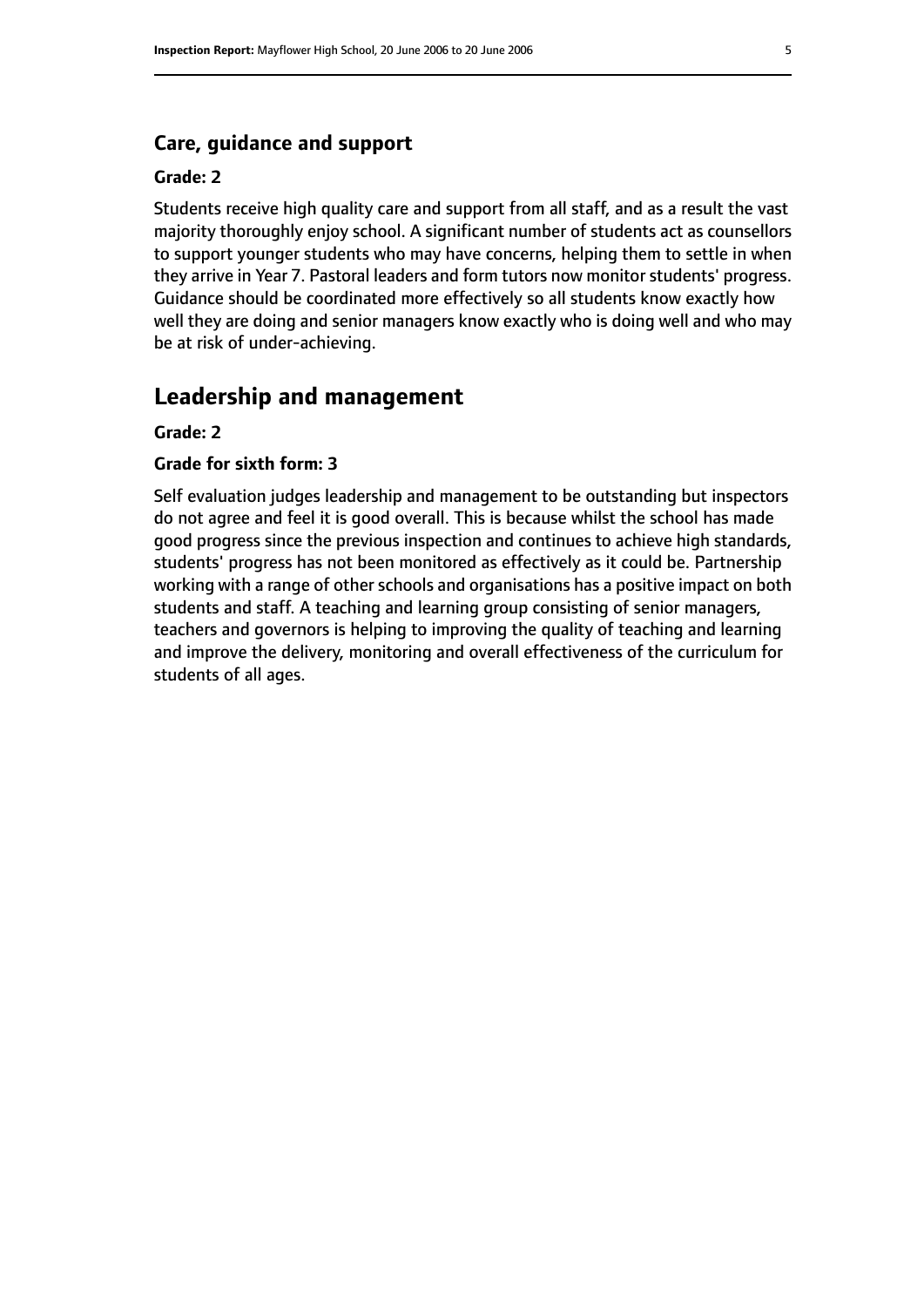**Any complaints about the inspection or the report should be made following the procedures set out inthe guidance 'Complaints about school inspection', whichis available from Ofsted's website: www.ofsted.gov.uk.**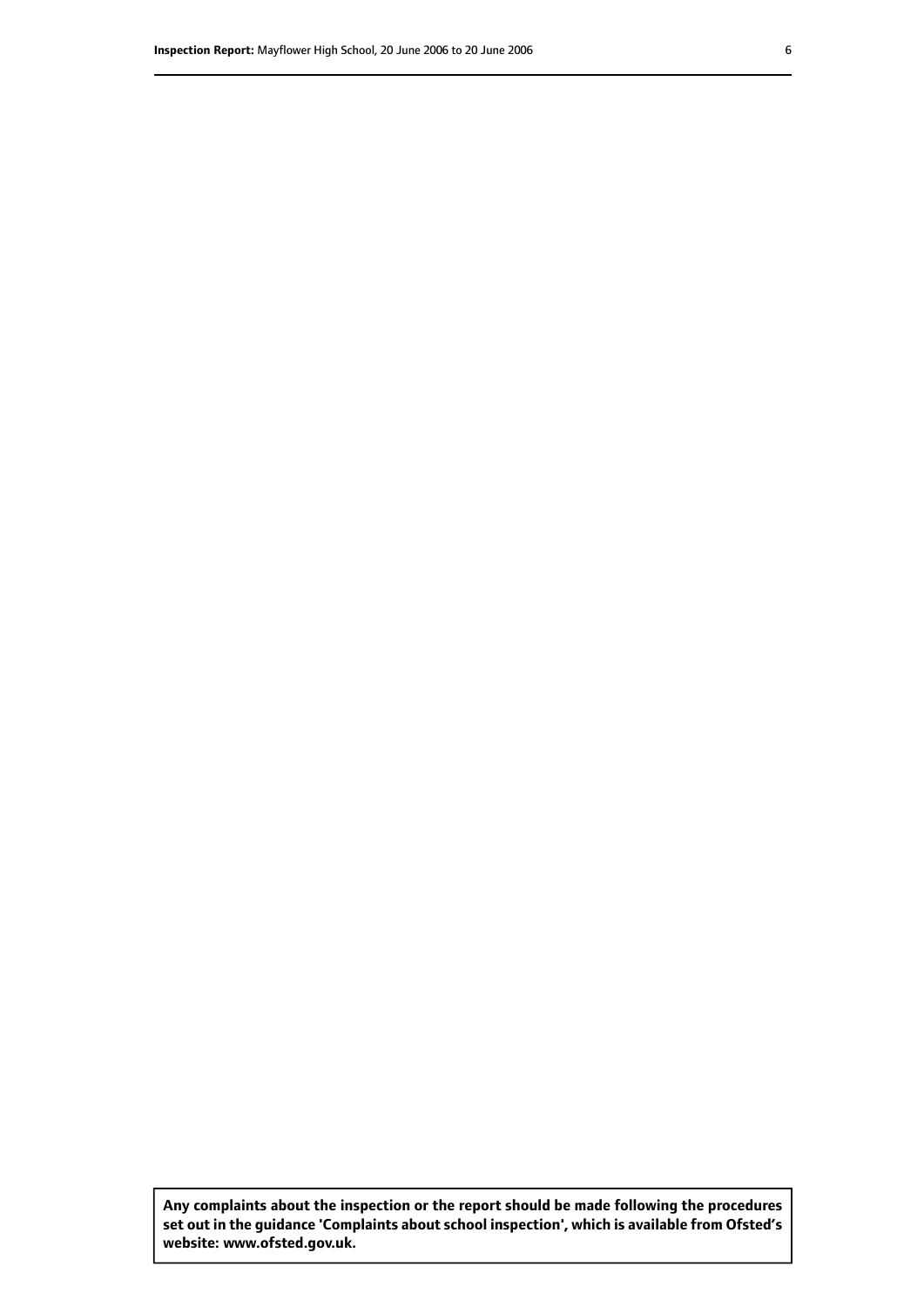# **Inspection judgements**

| Key to judgements: grade 1 is outstanding, grade 2 good, grade 3 | <b>School</b>  | $16-19$ |
|------------------------------------------------------------------|----------------|---------|
| satisfactory, and grade 4 inadequate                             | <b>Overall</b> |         |

#### **Overall effectiveness**

| How effective, efficient and inclusive is the provision of education,<br>integrated care and any extended services in meeting the needs of<br>learners? |     |           |
|---------------------------------------------------------------------------------------------------------------------------------------------------------|-----|-----------|
| How well does the school work in partnership with others to promote<br>learners' well-being?                                                            |     |           |
| The quality and standards in foundation stage                                                                                                           | ΝA  | <b>NA</b> |
| The effectiveness of the school's self-evaluation                                                                                                       |     |           |
| The capacity to make any necessary improvements                                                                                                         | Yes | Yes       |
| Effective steps have been taken to promote improvement since the last<br>inspection                                                                     | Yes | Yes       |

#### **Achievement and standards**

| How well do learners achieve?                                                                                 |  |
|---------------------------------------------------------------------------------------------------------------|--|
| The standards <sup>1</sup> reached by learners                                                                |  |
| How well learners make progress, taking account of any significant variations  <br>between groups of learners |  |
| How well learners with learning difficulties and disabilities make progress                                   |  |

#### **Personal development and well-being**

| How good is the overall personal development and well-being of the<br>learners?                                  |  |
|------------------------------------------------------------------------------------------------------------------|--|
|                                                                                                                  |  |
| The extent of learners' spiritual, moral, social and cultural development                                        |  |
| The behaviour of learners                                                                                        |  |
| The attendance of learners                                                                                       |  |
| How well learners enjoy their education                                                                          |  |
| The extent to which learners adopt safe practices                                                                |  |
| The extent to which learners adopt healthy lifestyles                                                            |  |
| The extent to which learners make a positive contribution to the community                                       |  |
| How well learners develop workplace and other skills that will contribute to<br>their future economic well-being |  |

#### **The quality of provision**

| How effective are teaching and learning in meeting the full range of<br>the learners' needs?          |  |
|-------------------------------------------------------------------------------------------------------|--|
| How well do the curriculum and other activities meet the range of<br>needs and interests of learners? |  |
| How well are learners cared for, guided and supported?                                                |  |

 $^1$  Grade 1 - Exceptionally and consistently high; Grade 2 - Generally above average with none significantly below average; Grade 3 - Broadly average; Grade 4 - Exceptionally low.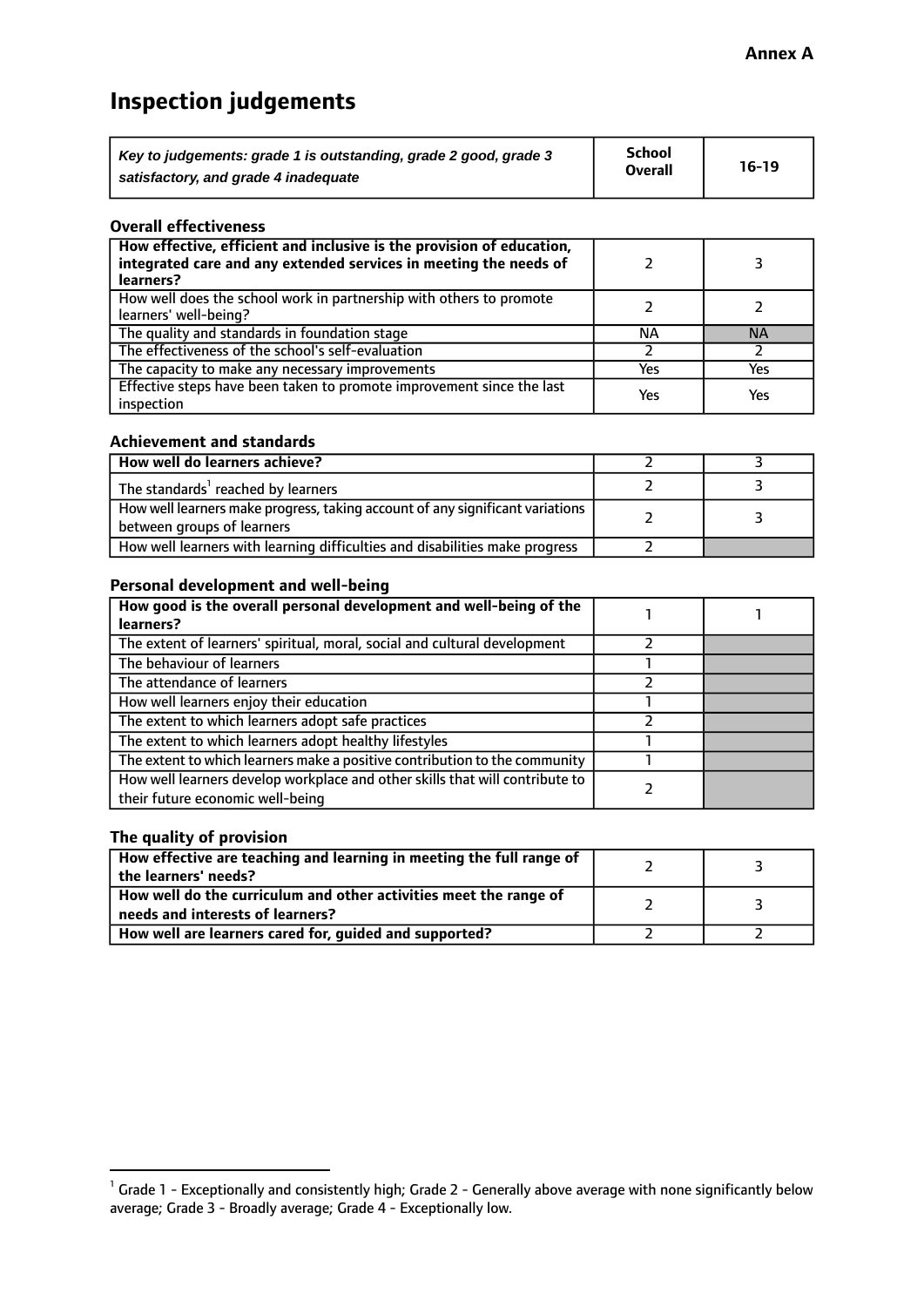## **Leadership and management**

| How effective are leadership and management in raising achievement<br>and supporting all learners?                                              |     |     |
|-------------------------------------------------------------------------------------------------------------------------------------------------|-----|-----|
| How effectively leaders and managers at all levels set clear direction leading<br>to improvement and promote high quality of care and education |     |     |
| How effectively performance is monitored, evaluated and improved to meet<br>challenging targets, through quality assurance and self-review      |     |     |
| How well equality of opportunity is promoted and discrimination tackled so<br>that all learners achieve as well as they can                     |     |     |
| How effectively and efficiently resources are deployed to achieve value for<br>money                                                            |     |     |
| The extent to which governors and other supervisory boards discharge their<br>responsibilities                                                  |     |     |
| The adequacy and suitability of staff to ensure that learners are protected                                                                     | Yes | Yes |

| The extent to which schools enable learners to be healthy                                     |            |
|-----------------------------------------------------------------------------------------------|------------|
| Learners are encouraged and enabled to eat and drink healthily                                | Yes        |
| Learners are encouraged and enabled to take regular exercise                                  | <b>Yes</b> |
| Learners are discouraged from smoking and substance abuse                                     | Yes        |
| Learners are educated about sexual health                                                     | Yes        |
| The extent to which providers ensure that learners stay safe                                  |            |
| Procedures for safeguarding learners meet current government requirements                     | Yes        |
| Risk assessment procedures and related staff training are in place                            | <b>Yes</b> |
| Action is taken to reduce anti-social behaviour, such as bullying and racism                  | Yes        |
| Learners are taught about key risks and how to deal with them                                 | Yes        |
| The extent to which learners make a positive contribution                                     |            |
| Learners are helped to develop stable, positive relationships                                 | <b>Yes</b> |
| Learners, individually and collectively, participate in making decisions that affect them     | <b>Yes</b> |
| Learners are encouraged to initiate, participate in and manage activities in school and the   | <b>Yes</b> |
| wider community                                                                               |            |
| The extent to which schools enable learners to achieve economic well-being                    |            |
| There is provision to promote learners' basic skills                                          | Yes        |
| Learners have opportunities to develop enterprise skills and work in teams                    | Yes        |
| Careers education and quidance is provided to all learners in key stage 3 and 4 and the sixth | Yes        |
| form                                                                                          |            |
| Education for all learners aged 14-19 provides an understanding of employment and the         | Yes        |
| economy                                                                                       |            |